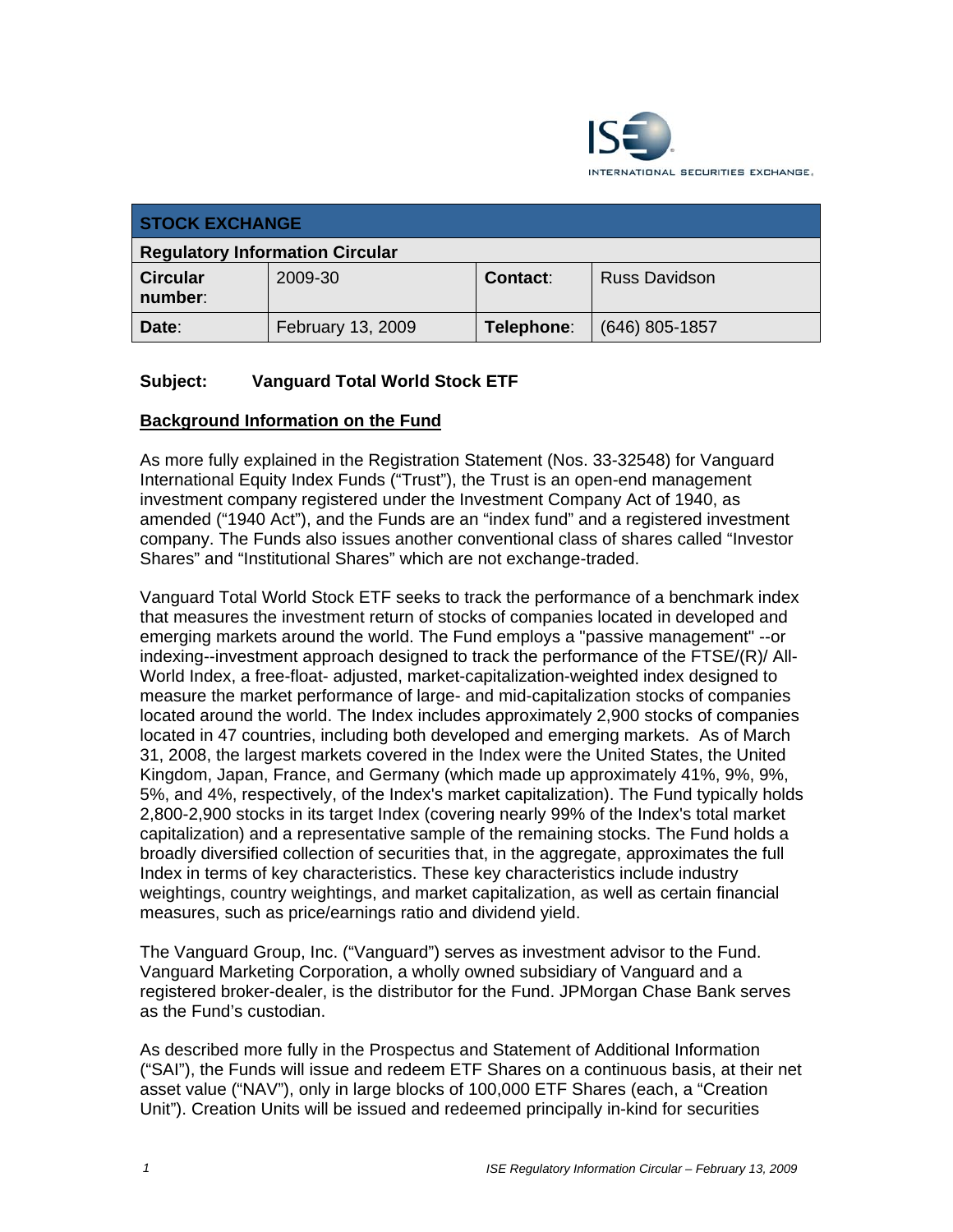included in the relevant index and a specified cash payment. Except when aggregated in Creation Units, the ETF Shares are not redeemable securities of the Fund. Dividends from net investment income, if any, as well as net realized capital gains, if any, will be distributed to shareholders annually in December.

The Depository Trust Company ("DTC") serves as securities depository for the ETF Shares, which may be held only in book-entry form; share certificates will not be issued. DTC, or its nominee, is the record or registered owner of all outstanding ETF Shares.

The NAV per ETF Share will be determined at the close of trading (normally, 4:00 p.m. Eastern Standard Time ("ET")) on each day that the New York Stock Exchange is open for business (a "Business Day"). NAV is calculated by dividing the net assets allocated to the ETF Shares by the number of ETF Shares outstanding. NAV will be available from Vanguard (www.vanguard.com) and will also available to National Securities Clearing Corporation ("NSCC") participants through data made available from NSCC. Vanguard's website will also disclose the closing market price for the ETF Shares.

The Trusts registration statement describes the various fees and expenses for the Fund's ETF Shares. For a more complete description of the Fund and the Index, visit www.vanguard.com.

#### **Principal Risks**

Interested persons are referred to the Prospectus for a description of risks associated with an investment in the Shares. These risks include the risk that a Fund's return may not match the return of its index for a number of reasons including the incursion by a Fund of operating expenses and costs not applicable to its index. In addition, as noted in the Prospectus, the Shares may trade at market prices that may differ from their NAV. The NAV of the Shares will fluctuate with changes in the market value of the Fund's holdings. The market prices of the Shares will fluctuate in accordance with changes in NAV as well as the supply and demand for the Shares on the Exchange.

#### **Exchange Rules Applicable to Trading in the Shares**

The Shares are considered equity securities, thus rendering trading in the Shares subject to the Exchange's existing rules governing the trading of equity securities.

## **Trading Hours**

Trading in the shares on ISE is on a UTP basis and is subject to ISE equity trading rules. The shares will trade from 8:00 a.m. until 8:00 p.m. Eastern Time. Equity EAMs trading the shares during the Extended Market Sessions are exposed to the risk of the lack of the calculation or dissemination of underlying index value or intraday indicative value ("IIV"). For certain derivative securities products, an updated underlying index value or IIV may not be calculated or publicly disseminated in the Extended Market hours. Since the underlying index value and IIV are not calculated or widely disseminated during Extended Market hours, an investor who is unable to calculate implied values for certain derivative securities products during Extended Market hours may be at a disadvantage to market professionals.

## **Trading Halts**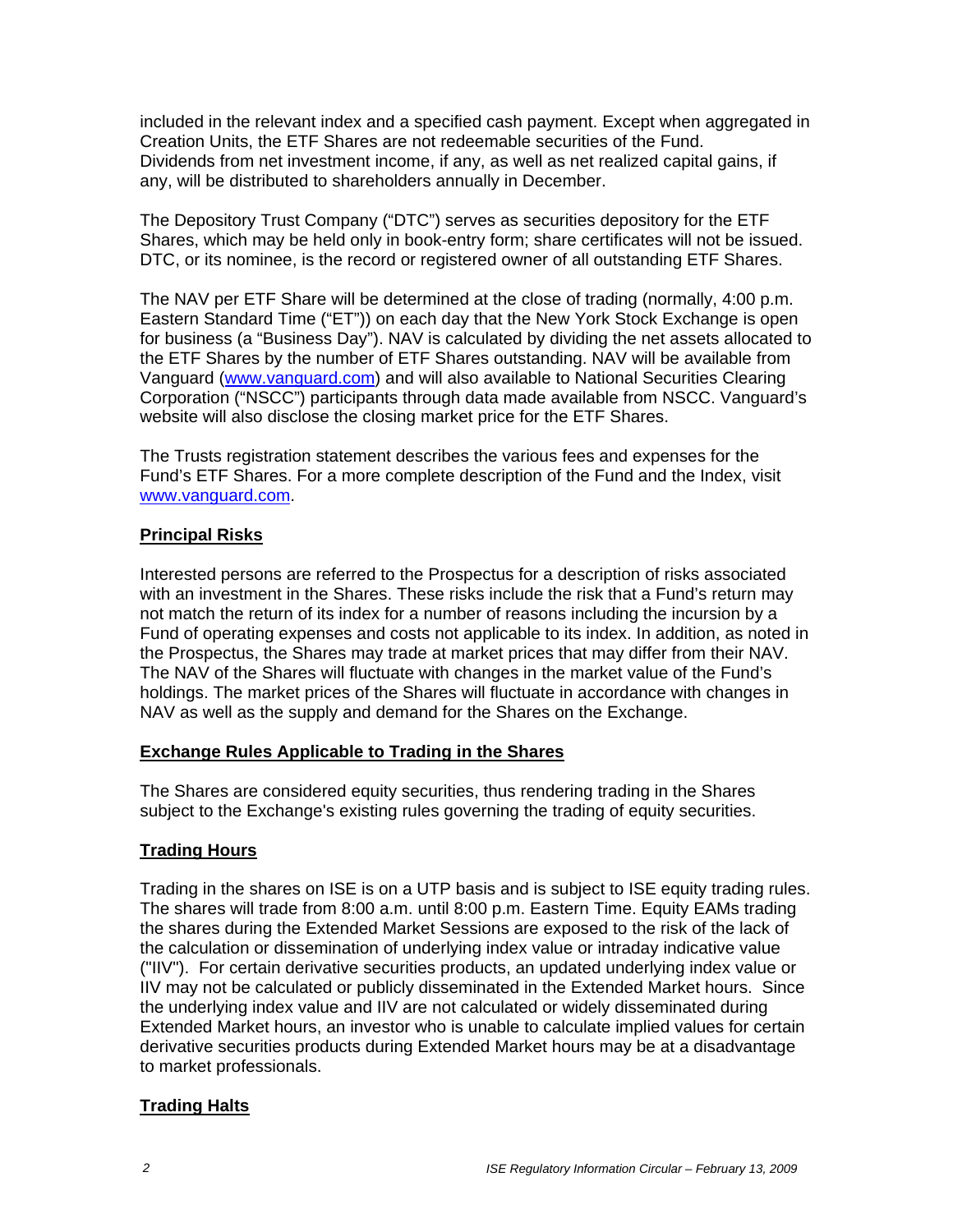ISE will halt trading in the Shares of a Trust in accordance with ISE Rule 2101(a)(2)(iii). The grounds for a halt under this Rule include a halt by the primary market because it stops trading the Shares and/or a halt because dissemination of the IIV or applicable currency spot price has ceased, or a halt for other regulatory reasons. In addition, ISE will stop trading the Shares of a Trust if the primary market de-lists the Shares.

#### **Delivery of a Prospectus**

Pursuant to federal securities laws, investors purchasing Shares must receive a prospectus prior to or concurrently with the confirmation of a transaction. Investors purchasing Shares directly from the Fund (by delivery of the Deposit Amount) must also receive a prospectus.

Prospectuses may be obtained through the Distributor or on the Fund's website. The Prospectus does not contain all of the information set forth in the registration statement (including the exhibits to the registration statement), parts of which have been omitted in accordance with the rules and regulations of the SEC. For further information about the Fund, please refer to the Trust's registration statement.

#### **Exemptive, Interpretive and No-Action Relief Under Federal Securities Regulations**

The Commission has issued letters dated November 21, 2005 and October 24, 2006 (together, the "No- Action Letters") granting exemptive, interpretive and no-action relief from certain provisions of and rules under the Securities Exchange Act of 1934 for exchange-traded funds listed and traded on a registered national securities exchange that meet certain criteria. The Funds qualify for the relief granted in the No- Action Letters, a description of which follows.

#### **Regulation M Exemptions**

Generally, Rules 101 and 102 of Regulation M prohibit any "distribution participant" and its "affiliated purchasers" from bidding for, purchasing, or attempting to induce any person to bid for or purchase any security which is the subject of a distribution until after the applicable restricted period, except as specifically permitted in Regulation M. The provisions of the Rules apply to underwriters, prospective underwriters, brokers, dealers, and other persons who have agreed to participate or are participating in a distribution of securities.

The Commission issued a No-Action Letter by which persons participating in a distribution of shares of a fund may engage in secondary market transactions in such shares during their participation in such a distribution, despite the requirements of from Rule 101 under Regulation M. In addition, the SEC has permitted persons who may be deemed to be participating in the distribution of shares of a fund (i) to purchase securities for the purpose of purchasing creation unit aggregations of fund shares and (ii) to tender securities for redemption in Creation Unit Aggregations. Further, the Commission has clarified that the tender of fund shares to the Fund for redemption does not constitute a bid for or purchase of any of the Funds' securities during the restricted period of Rule 101. The Commission has issued a No-Action Letter to paragraph (e) of Rule 102 under Regulation M which allow the redemption of fund shares in creation unit aggregations during the continuous offering of shares.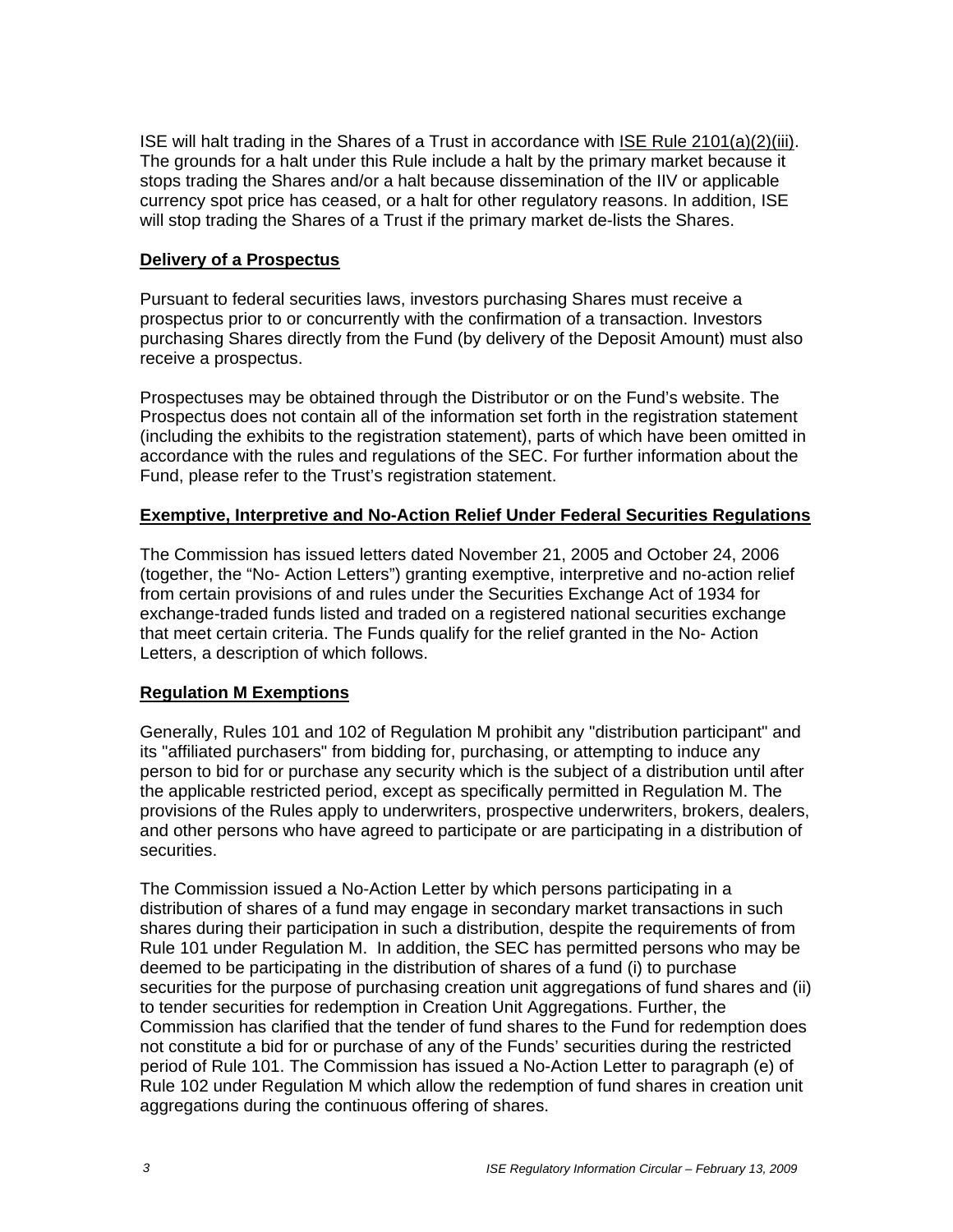## **Customer Confirmations for Creation or Redemption of Fund Shares (SEC Rule 10b-10)**

Broker–dealers who handle purchases or redemptions of Fund shares in Creation Units for customers will be permitted to provide such customers with a statement of the number of Creation Unit Aggregations created or redeemed without providing a statement of the identity, number and price of shares of the individual securities tendered to the Fund for purposes of purchasing creation unit aggregations ("Deposit Securities") or the identity, number and price of shares to be delivered by the Trust to the redeeming holder ("Redemption Securities"). The composition of the securities required to be tendered to the Fund for creation purposes and of the securities to be delivered on redemption will be disseminated each business day and will be applicable to requests for creations or redemption, as the case may be, on that day. This exemptive relief under Rule 10b-10 with respect to creations and redemptions is subject to the following conditions:

- 1) Confirmations to customers engaging in creations or redemptions must state that all information required by Rule 10b-10 will be provided upon request;
- 2) Any such request by a customer for information required by Rule 10b-10 will be filed in a timely manner, in accordance with Rule 10b-10(c);
- 3) Except for the identity, number and price of shares of the component securities of the Deposit Securities and Redemption Securities, as described above, confirmations to customers must disclose all other information required by Rule 10b-10(a).

## **SEC Rule 14e-5**

The Commission has permitted any person acting as a dealer-manager of a tender offer for a component security of fund (1) to redeem fund shares in creation unit aggregations from the issuer that may include a security subject to such tender offer and (2) to purchase fund shares during such tender offer. In addition, a No-Action has been issued under Rule 14e-5 states that if a broker-dealer acting as a dealer-manager of a tender offer for a security of the Fund purchases or arranges to purchase such securities in the secondary market for the purpose of tendering such securities to purchase one or more creation unit aggregations of shares, it must be made in conformance with the following:

- i. such bids or purchases are effected in the ordinary course of business, in connection with a basket of 20 or more securities in which any security that is the subject of a distribution, or any reference security, does not comprise more than 5% of the value of the basket purchased; or
- ii. purchases are effected as adjustments to such basket in the ordinary course of business as a result of a change in the composition of the underlying index; and
- iii. such bids or purchases are not effected for the purpose of facilitating such tender offer.

#### **Section 11(d)(1); SEC Rules 11d1-1 and 11d1-2**

Section 11(d)(1) of the Act generally prohibits a person who is both a broker and a dealer from effecting any transaction in which the broker-dealer extends credit to a customer on any security which was part of a new issue in the distribution of which he participated as a member of a selling syndicate or group within thirty days prior to such transaction. The Commission has clarified that Section 11(d)(1) does not apply to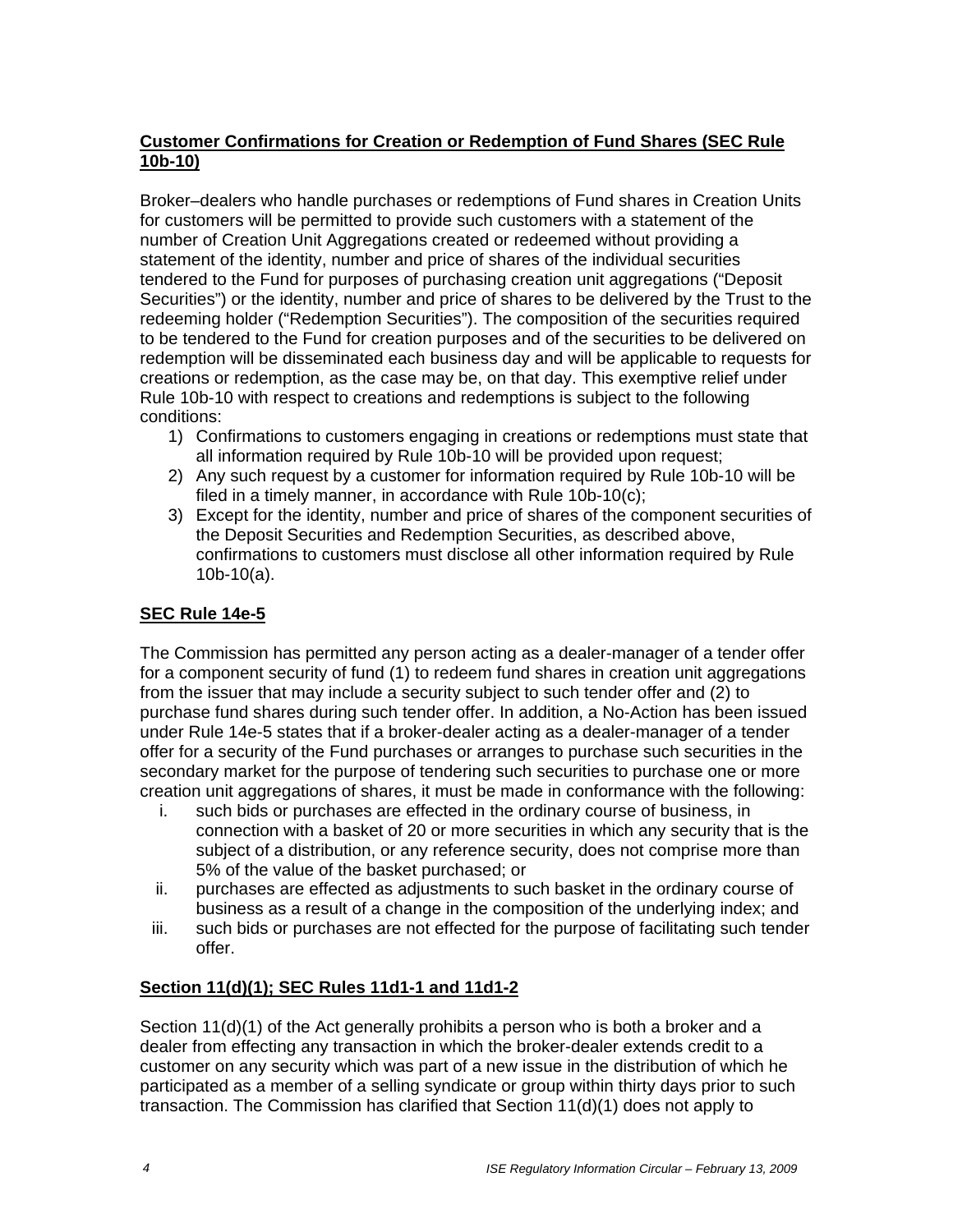broker-dealers that are not authorized participants (and, therefore, do not create creation unit aggregations) that engage in both proprietary and customer transactions in shares of a fund in the secondary market, and for broker-dealer authorized participants that engage in creations of creation unit aggregations. This relief is subject to specific conditions, including the condition that such broker-dealer (whether or not an authorized participant) does not, directly or indirectly, receive from the fund complex any payment, compensation or other economic incentive to promote or sell the shares of a fund to persons outside the fund complex, other than non-cash compensation permitted under NASD Rule 2830 (I)(5)(A), (B) or (C). See letter dated November 22, 2005 from Brian A Bussey, Assistant Chief Counsel, SEC Division of Market Regulation, to Barclays Global Investors, N.A., dated November 22, 2005. The Commission has issued a No-Action Letter under Section 11(d)(1) of the Act states that broker-dealers may treat shares of a fund, for purposes of Rule 11d1-2, as "securities issued by a registered open-end investment company as defined in the Investment Company Act" and thereby extend credit or maintain or arrange for the extension or maintenance of credit on shares that have been owned by the persons to whom credit is provided for more than 30 days, in reliance on the exemption contained in the rule.

#### **SEC Rule 15c1-5 and 15c1-6**

The Commission has issued a No-Action letter with respect to Rule 15c1-5 and Rule 15c1-6 as to the required disclosure of control by a broker or dealer with respect to creations and redemptions of fund shares and secondary market transactions therein.

**This Regulatory Information Circular is not a statutory Prospectus. Equity EAMs should consult the Trust's Registration Statement, SAI, Prospectus and the Fund's website for relevant information.**